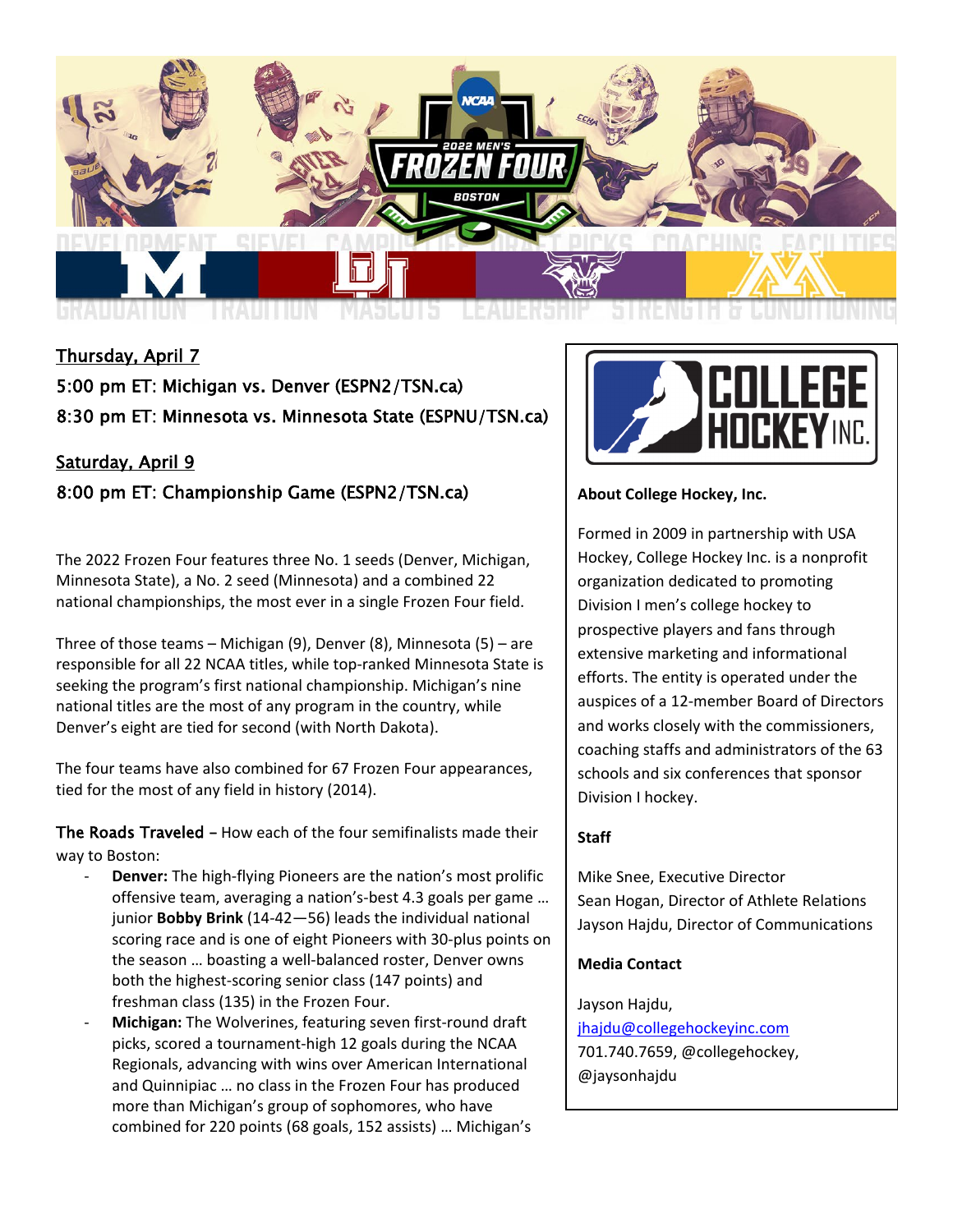

nine national championships are the most of any program in Division I men's hockey, but the Wolverines are searching for their first crown since 1997-98, which also happened to come at Boston's TD Garden (then known as the FleetCenter).

- **Minnesota:** The Golden Gophers erased a pair of two-goal deficits in the first round of the regionals to defeat defending national champion UMass in overtime, then secured its Frozen Four berth with a 3-0 shutout over No. 1 seed Western Michigan … junior goalie **Justen Close** authored the shutout against WMU, his third goose egg in the last six games. Close had appeared in just four collegiate games over his first two seasons but took over the No. 1 goaltending duties for Minnesota in January after fifth-year senior Jack LaFontaine signed with the NHL's Carolina Hurricanes.
- **Minnesota State:** The Mavericks enter their second straight Frozen Four as the hottest team in the country, riding a 17-game unbeaten streak and having lost just once in 22 games since Christmas … MSU features a balanced scoring attack at one end – 11 players have amassed 20-plus points, tops among Frozen four teams – and Mike Richter Award finalist **Dryden McKay** at the other. McKay, the most experienced postseason goalie in the field with six NCAA tourney starts, has set new NCAA records for career shutouts (34) and single-season wins (37).

Star-Studded – This year's Frozen Four field features a whopping 41 NHL draft picks, up from 18 a season ago:

## **NHL Draft Picks by Team**

14 – Minnesota 13 – Michigan

- 12 Denver
- 2 Minnesota State

# **NHL Draft Picks, Last Five Frozen Fours**

2016-17 – 27  $2017 - 18 - 25$  $2018 - 19 - 25$ 2019-20 – *Tournament canceled due to COVID-19*  $2020 - 21 - 18$ 2021-22 – 41

Nine of those 41 picks, including seven from Michigan, were selected in the first round. More than 75 percent of the NHL will be represented in this year's Frozen Four, with 25 of 32 teams boasting at least one prospect in the field, and 10 teams have multiple prospects competing:

## **Prospects in the Frozen Four by NHL Team:**

4 – Buffalo, Tampa Bay

3 – Anaheim, Detroit

2 – Florida, Montreal, New Jersey, Philadelphia, San Jose, Toronto

1 – Arizona, Boston, Carolina, Colorado, Columbus, Dallas, Edmonton, Los Angeles, NY Rangers, Pittsburgh, Seattle, Vancouver, Vegas, Washington, Winnipeg

On the Offensive – This year's Frozen Four field has the makings of an explosive one, with each of the nation's top four teams in scoring offense having qualified. Denver enters the semifinals averaging a nation's-best 4.3 goals per game. Minnesota State (4.1) and Michigan (4.0) are right behind, while Minnesota is tied for fourth nationally at 3.6.

Individually, five of the nation's top 10 scorers are still playing, led by national scoring leader **Bobby Brink** (39 GP, 14- 42—56) of Denver. He holds a six-point lead on Minnesota State junior forward **Nathan Smith** (36 GP, 19-31—50) and is bidding to join Ed Beers (84 points in 1981-82) as the only Pioneers ever to lead Division I men's hockey in scoring.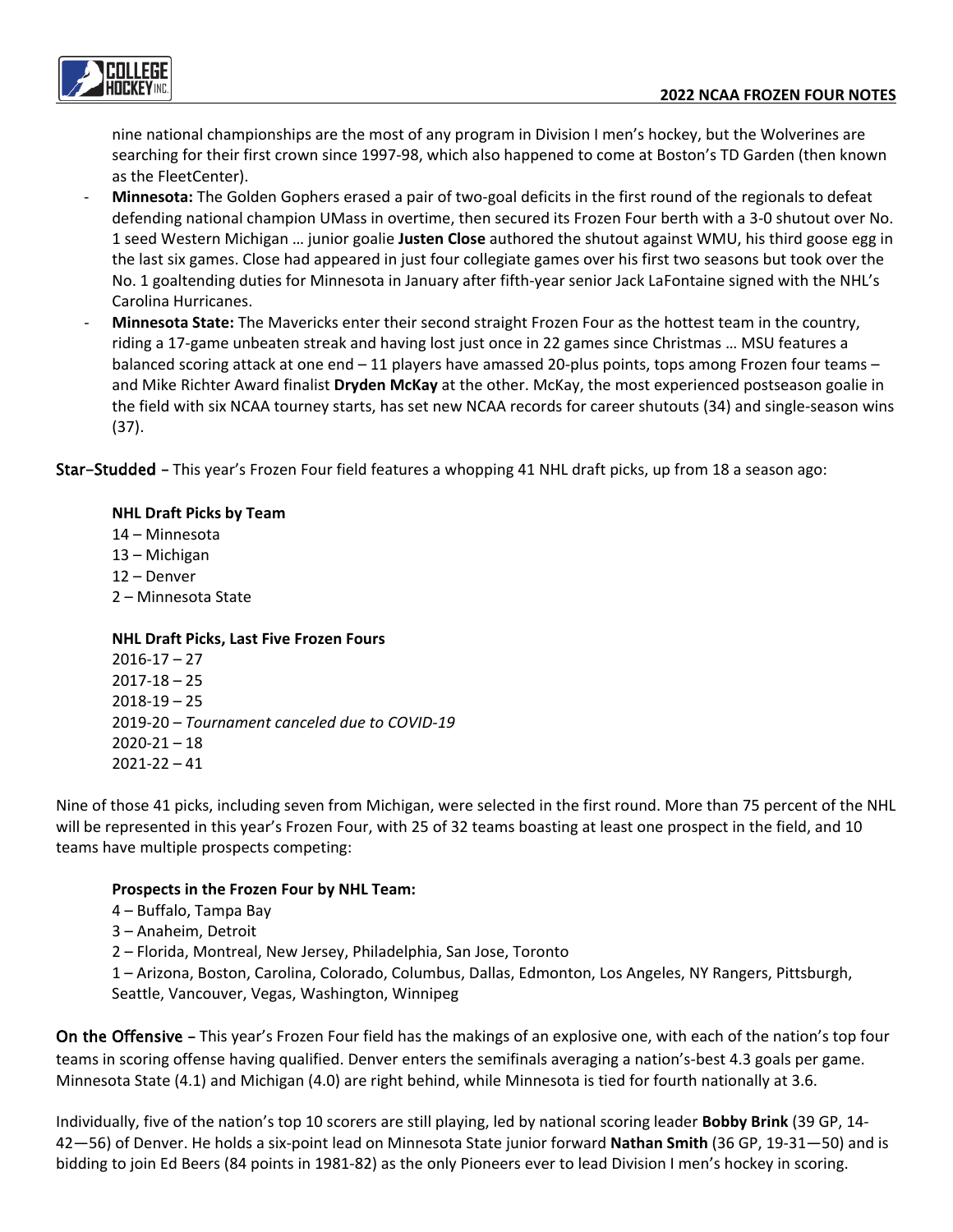

Beantown Background - Boston will serve as host of the NCAA Frozen Four for the ninth time in tournament history. Three of this year's Frozen Four participants have previously captured national championships in Boston: Denver (2004, 1960), Michigan (1998) and Minnesota (1974).

## **Frozen Four Champions in Boston** *(runner-up in parentheses)*

1960 – Denver (Michigan Tech) 1963 – North Dakota (Denver) 1972 – Boston University (Cornell) 1973 – Wisconsin (Denver) 1974 – Minnesota (Michigan Tech) 1998 – Michigan (Boston College) 2004 – Denver (Maine) 2015 – Providence (Boston University)

Second-Half Surge – The four Frozen Four squads have rolled up a collective .849 winning percentage since Christmas, having lost just 12 times in a combined 86 games from Dec. 26 on.

# **Records since Christmas**

21-1-0 – Minnesota State (.955) 17-3-1 – Michigan (.833) 18-4-1 – Denver (.804) 16-4-0 – Minnesota (.800)

Welcome to the Show – When former Boston College captain **Marc McLaughlin** made his NHL debut with Boston on March 31, he became the 328th college hockey product to play the NHL in 2021-22, a new record. That number has continued to grow over the past week:

# **Most NCAA Alumni in the NHL, by Season**

**333 – 2021-22**  327 – 2018-19 314 – 2016-17 310 – 2017-18 305 – 2013-14

**48 schools have had an alum in the NHL this season Colleges producing the most NHLers, 2021-22:** 

Minnesota, North Dakota – 24 Boston College 22 Boston University, Michigan – 21

Frozen Four schools: Minnesota – 24 Michigan – 21 Denver – 12 Minnesota State – 4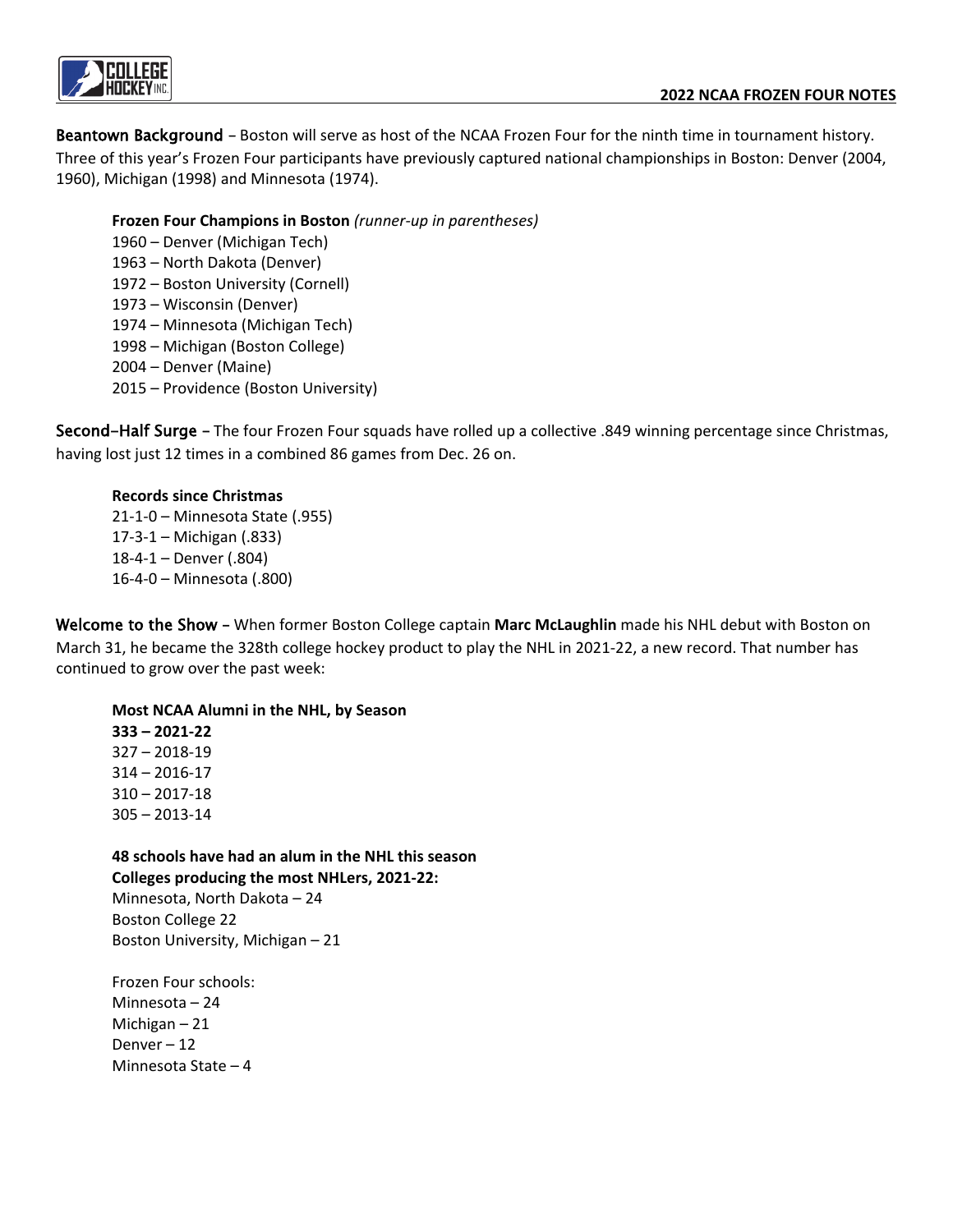

#### **IMPORTANT LINKS**

**Frozen Four History:** <http://collegehockeyinc.com/frozen-four.php> **NCAA Record Book:** <https://www.ncaa.org/sports/2022/2/9/2022-mens-frozen-four-records.aspx> **TV Schedule:** <http://collegehockeyinc.com/tv-schedule.php> **National Scoring Leaders:** <https://collegehockeyinc.com/conferences/national/natplayer22.php> **National Goaltending Leaders:** <https://collegehockeyinc.com/conferences/national/natgoalie22.php> **Team Rosters, Statistics & Results:** <http://collegehockeyinc.com/teams-and-conferences.php>

## **CAREER LEADERS AMONG FROZEN FOUR PARTICIPANTS**

#### **Points:**

Cameron Wright, Denver – 132 Julian Napravnik, Minnesota State – 123 Cole Guttman, Denver – 121 Reggie Lutz, Minnesota State – 115 Sammy Walker, Minnesota – 112 Blake McLaughlin, Minnesota – 105 Nathan Smith, Minnesota State – 102 Brett Stapley, Denver – 97 Ben Meyers, Minnesota – 95 Bobby Brink, Denver – 91

#### **Goals:**

Cameron Wright, Denver – 72 Cole Guttman, Denver – 55 Sammy Walker, Minnesota – 48 Julian Napravnik, Minnesota State – 45 Ben Meyers, Minnesota – 39 Blake McLaughlin, Minnesota – 38 Grant Cruikshank, Minnesota – 37 Nathan Smith, Minnesota State – 37 Michael Pastujov, Michigan – 35 Carter Savoie, Denver – 35

## **Assists:**

Julian Napravnik, Minnesota State – 78 Blake McLaughlin, Minnesota – 67 Brett Stapley, Denver – 67 Cole Guttman, Denver – 66 Nathan Smith, Minnesota State – 65 Cameron Wright, Denver – 60

#### **Power-Play Goals:**

Cameron Wright, Denver – 29 Julian Napravnik, Minnesota State – 20 Cole Guttman, Denver – 18 Reggie Lutz, Minnesota State – 18 Carter Savoie, Denver – 18

# **Shorthanded Goals:**

Garrett Van Wyhe, Michigan – 4

## **Game-Winning Goals:**

Julian Napravnik, Minnesota State – 15 Reggie Lutz, Minnesota State – 13 Cole Guttman, Denver – 12 Cameron Wright, Denver – 12

## **Overtime Goals:**

Sammy Walker, Minnesota – 3 Ben Meyers, Minnesota State – 2 Julian Napravnik, Minnesota State – 2 Nathan Smith, Minnesota State – 2

## **Games Played:**

Cameron Wright, Denver – 183 Reggie Lutz, Minnesota State – 173 Luke Morgan, Michigan – 172 Ryan Barrow, Denver – 166 Benton Maass, Minnesota State – 160

| Goaltending                   | GP  | W-L-T        | <b>Saves</b> | SV%  | GAA  | SΟ |
|-------------------------------|-----|--------------|--------------|------|------|----|
| Dryden McKay, Minnesota State | 138 | 112-19-4     | 2.718        | .932 | 1.45 | 34 |
| Magnus Chrona, Denver         | 80  | 49-25-5      | 1.819        | .913 | 2.23 | 9  |
| Erik Portillo, Michigan       | 48  | $35-10-1$    | 1.225        | .927 | 2.07 | 3  |
| Justen Close, Minnesota       | 24  | $14 - 4 - 0$ | 461          | .922 | 2.02 |    |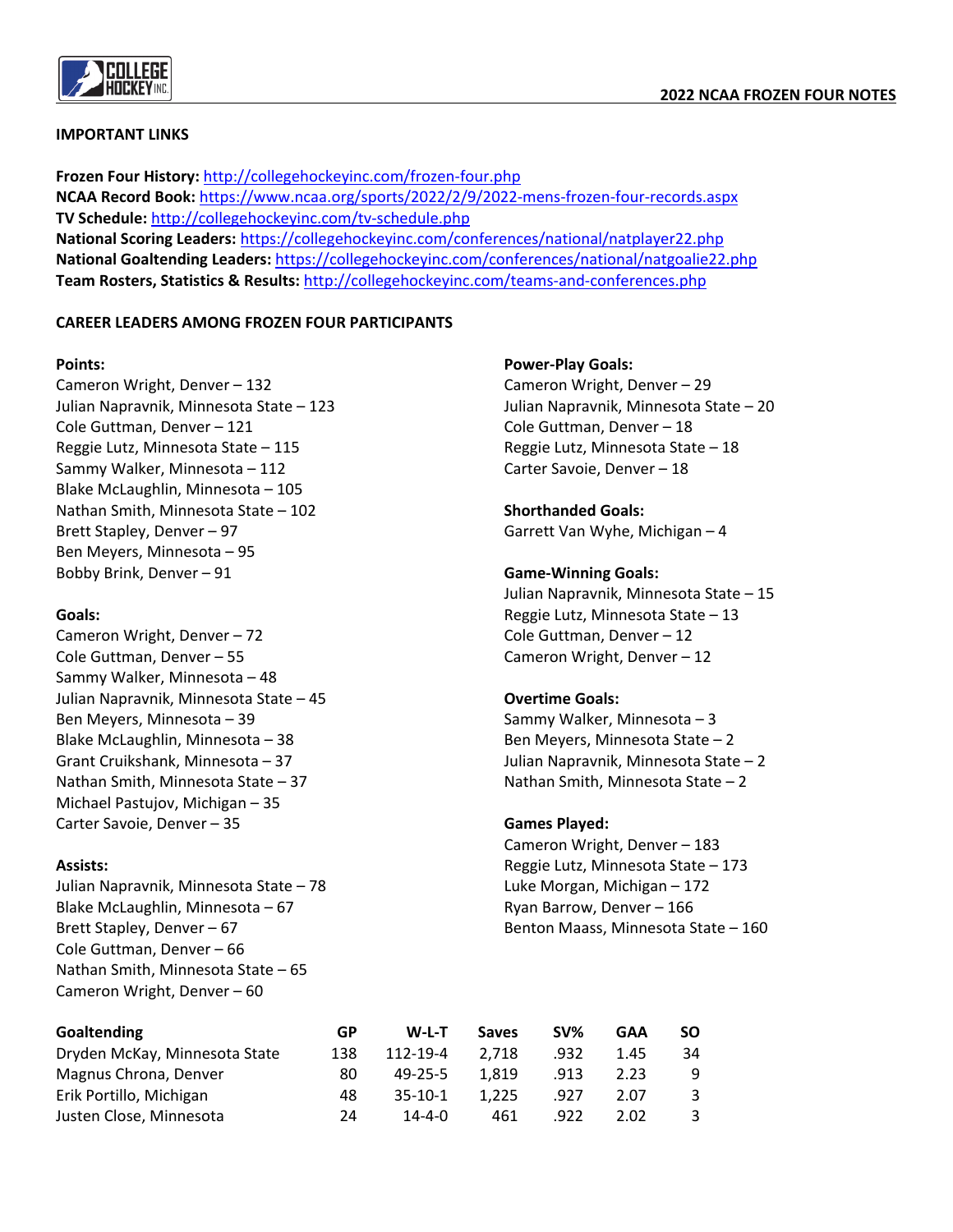

#### **CAREER LEADERS IN NCAA TOURNAMENT GAMES**

#### **Scoring:**

| Ben Meyers, Minnesota          | 4 GP | $2 - 4 - 6$ |
|--------------------------------|------|-------------|
| Brock Faber, Minnesota         | 4 GP | $0 - 6 - 6$ |
| Nathan Smith, Minnesota State  | 5 GP | $5 - 0 - 5$ |
| Cole Guttman, Denver           | 5 GP | $3 - 2 - 5$ |
| Brendan Brisson, Michigan      | 2 GP | $2 - 3 - 5$ |
| Akito Hirose, Minnesota State  | 5 GP | $0 - 5 - 5$ |
| Owen Power, Michigan           | 2 GP | $0 - 5 - 5$ |
| Brendan Furry, Minnesota State | 5 GP | $1 - 3 - 4$ |
| Reggie Lutz, Minnesota State   | 7 GP | $1 - 3 - 4$ |
| Michael Pastujov, Michigan     | 5 GP | $3 - 0 - 3$ |
| Ryan Johnson, Minnesota        | 4 GP | $2 - 1 - 3$ |
| Matthew Knies, Minnesota       | 2 GP | $2 - 1 - 3$ |
| Nolan Moyle, Michigan          | 2 GP | $2 - 1 - 3$ |
| Ryan Sandelin, Minnesota State | 5 GP | $2 - 1 - 3$ |
| Thomas Bordeleau, Michigan     | 2 GP | $1 - 2 - 3$ |
|                                |      |             |

| Goaltending:                | GP   | W-L     | <b>Minutes Saves GA</b> |     |              | <b>GAA</b> | SV% SHO |  |
|-----------------------------|------|---------|-------------------------|-----|--------------|------------|---------|--|
| Dryden McKay, Minnesota St. | 6 GP | $4 - 2$ | 357:45                  | 131 | 16           | 2.68       | .891    |  |
| Justen Close, Minnesota     | 2 GP | $2 - 0$ | 128:31                  | 44  | $\mathbf{R}$ | 1.40       | .936    |  |
| Magnus Chrona, Denver       | 2 GP | $2 - 0$ | 119:56                  | 40. | 3            | 1.50       | .930.   |  |
| Erik Portillo, Michigan     | 2 GP | $2 - 0$ | 120:00                  | 59. |              | 3.50       | .894    |  |

**TEAMS BY THE NUMBERS** *(Bold indicates NCAA leader; average age as of 4/7/22)*

| <b>Team</b> | Record       | Win % | GF/GP | GA/GP | PIM/GP | PP%   | <b>PK%</b> | FO%  |
|-------------|--------------|-------|-------|-------|--------|-------|------------|------|
| Denver      | $29 - 9 - 1$ | 756   | 4.28  | 2.31  | 13.0   | 24.3% | 79.6%      | 55.2 |
| Michigan    | $31 - 9 - 1$ | 768   | 4.02  | 2.22  | 14.1   | 26.8% | 82.9%      | 50.0 |
| Minnesota   | $26-12-0$    | 684   | 3.61  | 2.26  | 8.6    | 21.1% | 84.8%      | 52.3 |
| Minn. St.   | $37 - 5 - 0$ | .881  | 4.10  | 1.29  | 9.4    | 26.8% | 86.8%      | 57.9 |

| <b>Team</b> | Avg. Ht.              | Avg. Wt. | Avg. Age | Freshmen | <b>Sophomores</b> | <b>Juniors</b> | Seniors/Grad. |
|-------------|-----------------------|----------|----------|----------|-------------------|----------------|---------------|
| Denver      | $5'$ 11 $\frac{1}{4}$ | 184.2    | 21.7     |          |                   |                |               |
| Michigan    | $6' 0 \frac{3}{4}''$  | 188.1    | 21.9     |          | 10                |                |               |
| Minnesota   | $6' 0 \frac{3}{4}''$  | 191.7    | 21.6     |          |                   | 10             |               |
| Minn. St.   | $6' 0 \frac{1}{2}''$  | 182.9    | 22.9     |          |                   |                |               |

#### **Distance to Boston**

749 miles – Michigan 1,390 miles – Minnesota 1,412 miles – Minnesota State 1,972 miles – Denver

**Enrollment**

Denver – 11,614 Minnesota State – 14,546 Michigan – 43,810 Minnesota – 50,943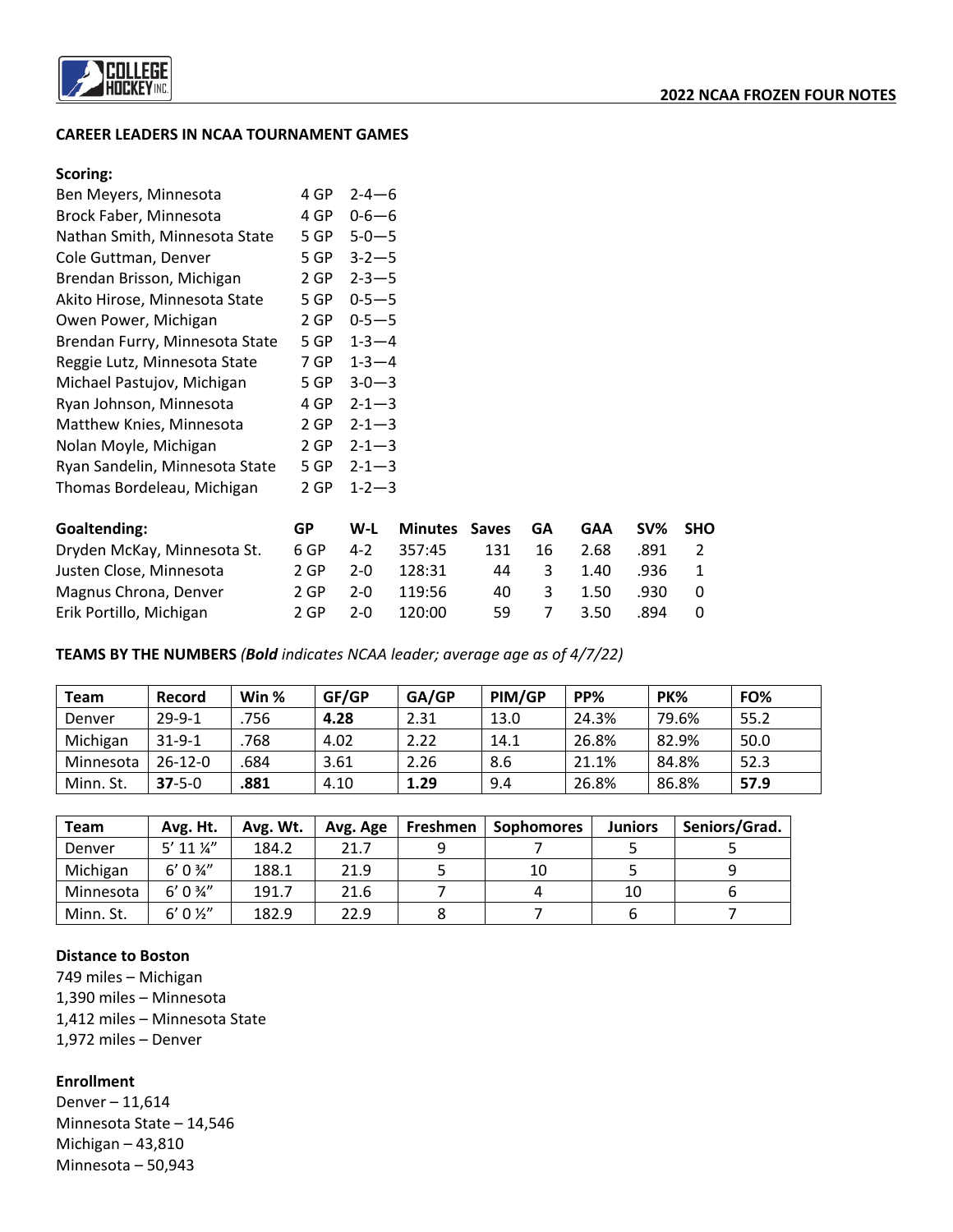

#### **TEAMS BY THE NUMBERS**

#### **2021-22 Records vs. Other NCAA Tournament Teams**

Denver – 0-0-0 Michigan – 4-2-0 Minnesota – 2-3-0 Minnesota State – 0-1-0

## **Last 10 Games**

10-0-0 – Minnesota State (1.000) 9-1-0 – Minnesota (.900) 8-2-0 – Michigan (.800) 7-3-0 – Denver (.700)

#### **Since Christmas**

21-1-0 – Minnesota State (.955) 17-3-1 – Michigan (.833) 18-4-1 – Denver (.804) 16-4-0 – Minnesota (.800)

#### **Offense from senior classes**

*(incl. graduate students):*  147 points – Denver (65 goals, 82 assists) 134 points – Minnesota State (45 goals, 89 assists) 105 points – Michigan (47 goals, 58 assists) 84 points – Minnesota (35 goals, 49 assists)

## **Offense from junior classes:**

209 points – Minnesota State (82 goals, 127 assists) 147 points – Minnesota (50 goals, 97 assists) 71 points – Denver (17 goals, 54 assists) 24 points – Michigan (8 goals, 16 assists)

#### **Offense from defensemen:**

140 points – Michigan (40 goals, 100 assists) 121 points – Minnesota State (26 goals, 95 assists) 116 points – Denver (26 goals, 90 assists) 96 points – Minnesota (12 goals, 84 assists)

#### **Teams with the most:**

Players With a Point: 25 – Michigan, Minnesota State Players With a Goal: 22 – Minnesota State Players With a PPG: 13 –Minnesota State 10+ Goal Scorers: 8 – Denver, Michigan 10+ Point Players: 18 – Michigan, Minnesota State 20+ Point Players: 11 – Minnesota State 30+ Point Players: 8 – Denver 40+ Point Players: 4 – Denver, Minnesota State

## **Offense from sophomore classes:**

220 points – Michigan (68 goals, 152 assists) 119 points – Denver (51 goals, 68 assists) 113 points – Minnesota State (39 goals, 74 assists) 47 points – Minnesota (11 goals, 36 assists)

## **Offense from freshman classes:**

135 points – Denver (34 goals, 101 assists) 108 points – Michigan (42 goals, 66 assists) 96 points – Minnesota (41 goals, 55 assists) 19 points – Minnesota State (6 goals, 13 assists)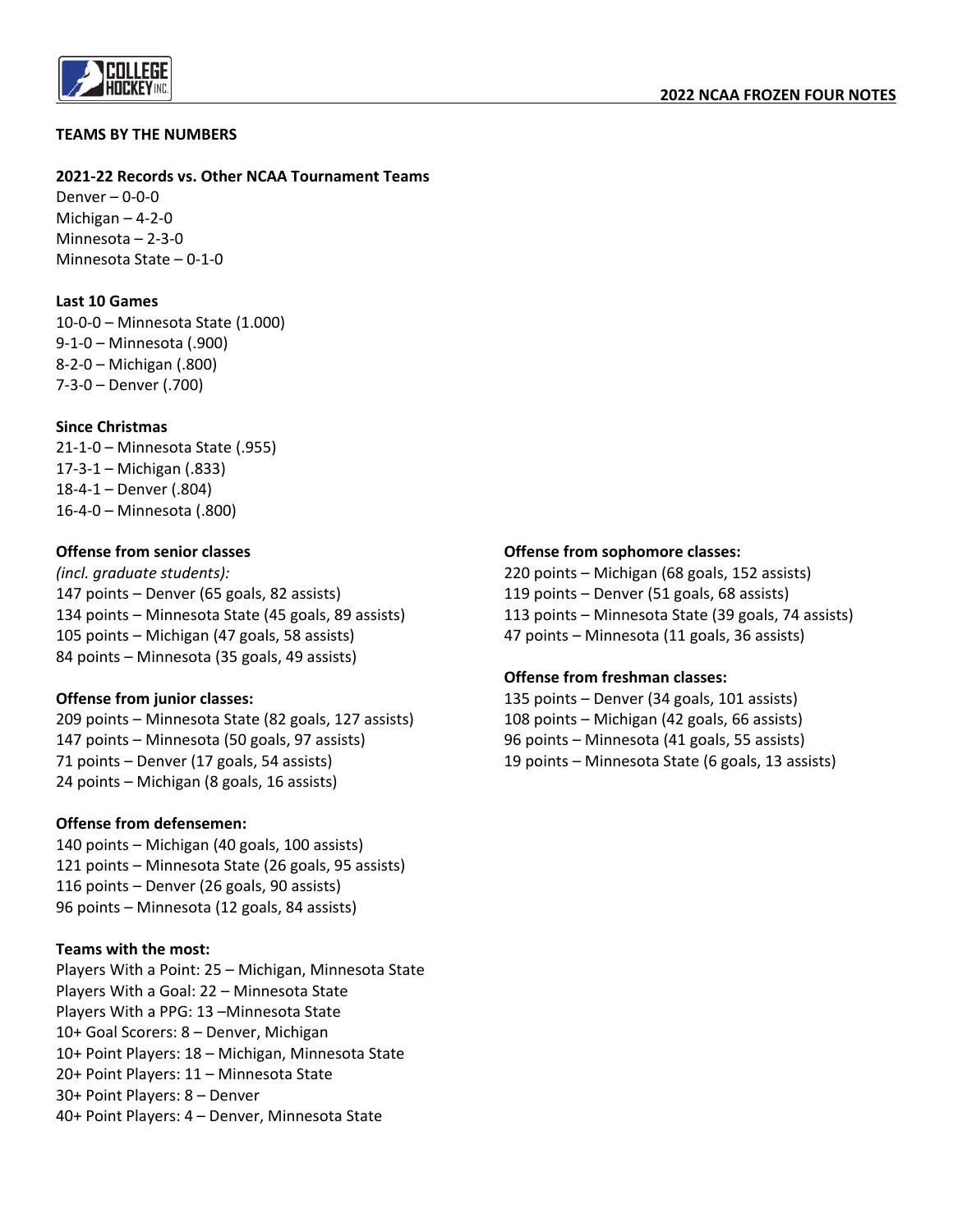

#### **Record When:**

|                  | DU           | <b>MICH</b>  | <b>MINN</b>  | <b>MSU</b>   |
|------------------|--------------|--------------|--------------|--------------|
| Scoring first    | $20 - 1 - 1$ | $24 - 4 - 0$ | $17 - 5 - 0$ | $26 - 1 - 0$ |
| Allowing first   | $9 - 8 - 0$  | $7 - 5 - 0$  | $10 - 7 - 0$ | $11 - 4 - 0$ |
| Leading after 1  | $15 - 0 - 1$ | $19 - 1 - 0$ | $17 - 1 - 0$ | $19 - 1 - 0$ |
| Trailing after 1 | $6 - 6 - 0$  | $3 - 6 - 0$  | $7 - 9 - 0$  | $7 - 2 - 0$  |
| Tied after 1     | $8 - 3 - 0$  | $9 - 2 - 1$  | $2 - 2 - 0$  | $11 - 2 - 0$ |
| Leading after 2  | $22 - 1 - 1$ | $25 - 2 - 0$ | $17 - 2 - 0$ | $30 - 1 - 0$ |
| Trailing after 2 | $2 - 7 - 0$  | $3 - 7 - 0$  | $4 - 9 - 0$  | $2 - 5 - 0$  |
| Tied after 2     | $5 - 1 - 0$  | $3 - 0 - 1$  | $5 - 1 - 0$  | $4 - 0 - 0$  |
| One-goal games   | $3-2$        | $7 - 4 - 0$  | $6 - 8 - 0$  | $9 - 3$      |
| Overtime         | $1 - 0 - 1$  | $0 - 2 - 1$  | $3 - 1 - 0$  | $4 - 0 - 0$  |

## **2022 TOURNAMENT FACTS**

#### **2022 Tournament Records, All Games**

Team Scoring First: 8-4 Team Leading After First: 8-2 Team Leading After Second: 7-1 Team With More Shots: 8-4

#### **2022 Tournament Goals per Game**

First Round: 5.625 Regional Finals: 4.5 All games: 5.25

#### **2022 Tournament Scoring by Period**

First: 21 goals Second: 16 goals Third: 23 goals OT: 3 goals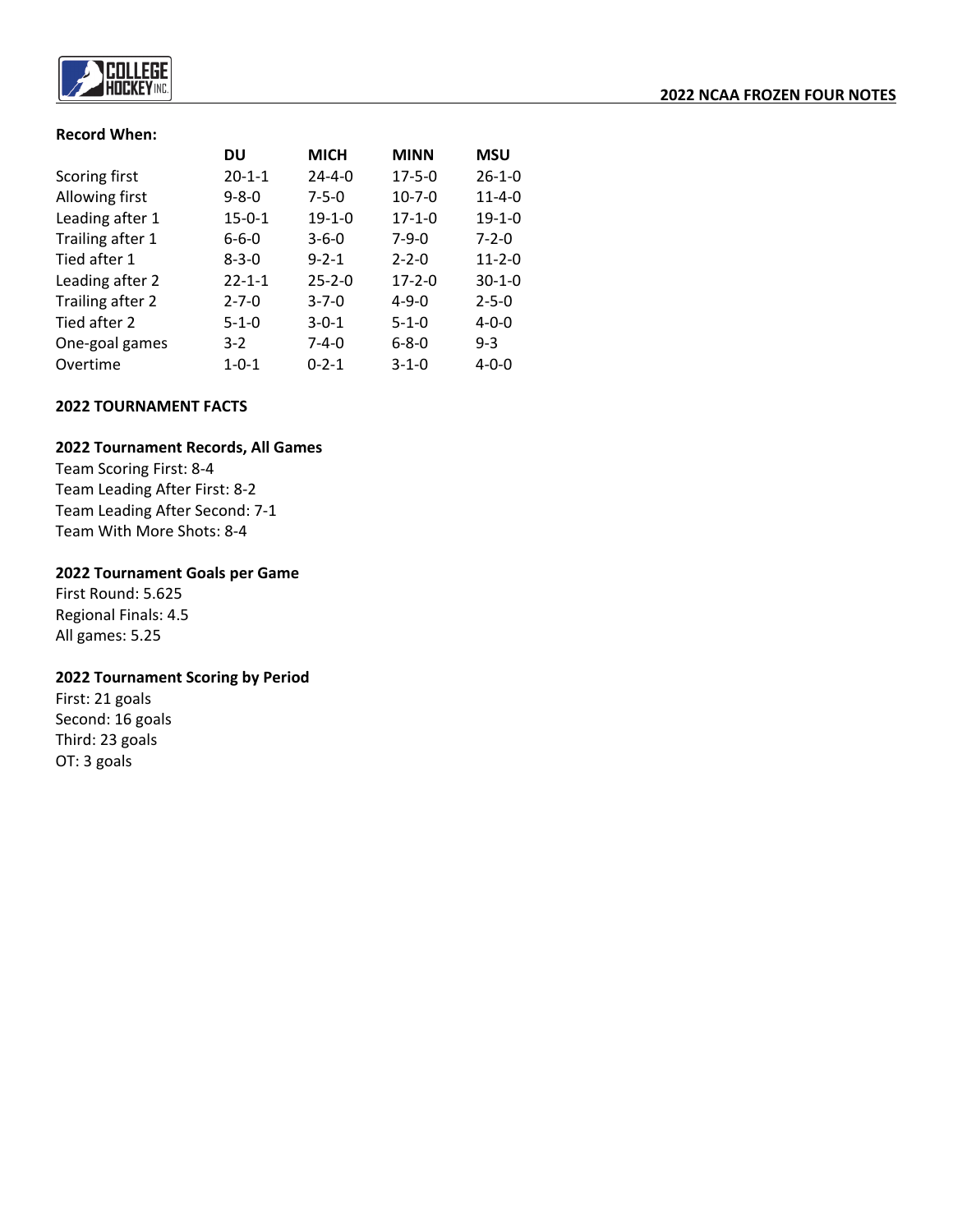

#### **GEOGRAPHIC BREAKDOWN**

Six countries, including 18 states and seven Canadian provinces and territories, are represented on this year's NCAA Frozen Four rosters.

#### **Players By State**

- 33 Minnesota (30% of all players)
- 15 Michigan
- 6 California
- 3 Florida, Illinois
- 2 Colorado, Missouri, New York, Ohio, Wisconsin
- 1 Alaska, Arizona, Connecticut, Indiana, Massachusetts, New Hampshire, Tennessee, Washington

#### **Players By Canadian Province/Territory**

- 8 Alberta
- 6 British Columbia, Ontario
- 3 Saskatchewan
- 1 Manitoba, Northwest Territories, Quebec

#### **By Country**

78 – United States (72%) 26 – Canada (24%) 2 – Sweden 1 – Czech Republic, Finland, Germany

**Represented on Every Roster:** California, Minnesota **Most Americans:** 26, Minnesota **Most Minnesotans:** 21, Minnesota **Most Canadians:** 13, Denver **Most non-North Americans:** 2, Denver, Minnesota State **Most States on Roster:** 11, Michigan **Most Provinces on Roster:** 5, Denver

#### **FROZEN FOUR HISTORY**

<http://collegehockeyinc.com/frozen-four.php>

#### **Most NCAA Tournament Appearances:**

Michigan, Minnesota – 39 Boston University – 37 Boston College – 36 North Dakota – 34 Denver – 30 Michigan State – 27 Harvard, Wisconsin – 26 Clarkson, Cornell, New Hampshire – 22

2022 Frozen Four teams: Michigan, Minnesota – 39 Denver – 30 Minnesota State – 8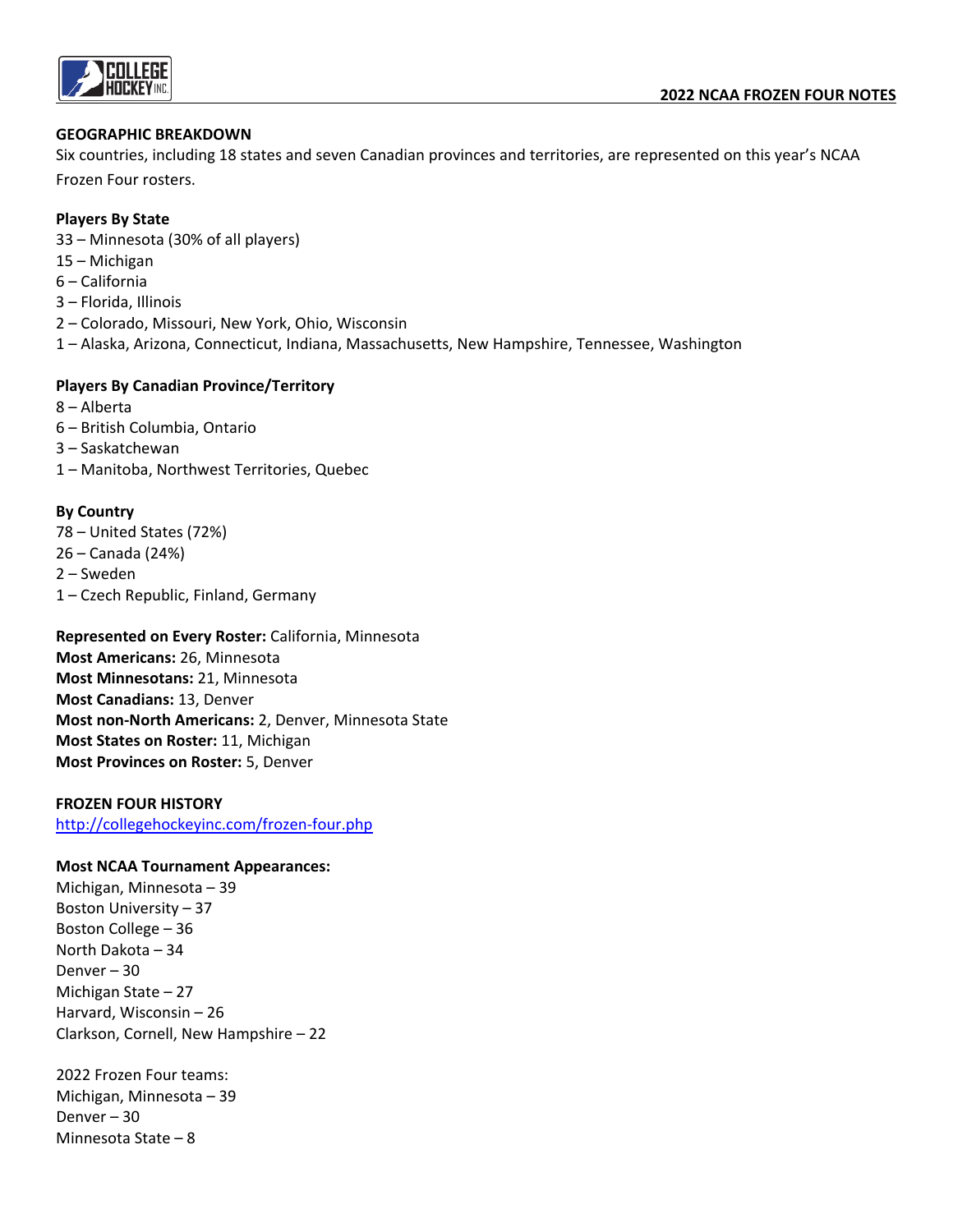

#### **Most Frozen Fours:**

Michigan – 26 Boston College – 25 Boston University, Minnesota, North Dakota – 22 Denver – 17

2022 Frozen Four Teams: Michigan – 26 Minnesota – 22 Denver – 17 Minnesota State – 2

## **Most Championships:**

Michigan – 9 Denver, North Dakota – 8 Wisconsin – 6 Boston College, Boston University, Minnesota – 5 Lake Superior State, Michigan State, Michigan Tech, Minnesota Duluth – 3 Colorado College, Cornell, Maine, Rensselaer – 2 Bowling Green, Harvard, Massachusetts, Northern Michigan, Providence, Union, Yale – 1

## **Longest Active NCAA Appearance Streaks:**

Minnesota Duluth – 7 Notre Dame – 6 Minnesota State, St. Cloud State – 4 American International, Massachusetts, Quinnipiac – 3

## **NCAA Appearances by Frozen Four Coaches**

10 – Bob Motzko\*, Minnesota (2 Frozen Fours) 7 – Mike Hastings, Minnesota State (2 Frozen Fours) 6 – Mel Pearson\*\*, Michigan (2 Frozen Fours) 3 – David Carle, Denver (2 Frozen Fours)

- *\* - eight of his 10 NCAA appearances and one of his two Frozen Four berths came with St. Cloud State*
- *\*\* - two of his six NCAA appearances came with Michigan Tech*

## **Tournament Most Outstanding Players**

37 former winners have gone on to play in the NHL, including 2021-22 NHLers Shayne Gostisbehere (Union, 2014); Jon Gillies (Providence, 2015), Drake Caggiula (North Dakota, 2016); and Karson Kuhlman (Minnesota Duluth, 2018).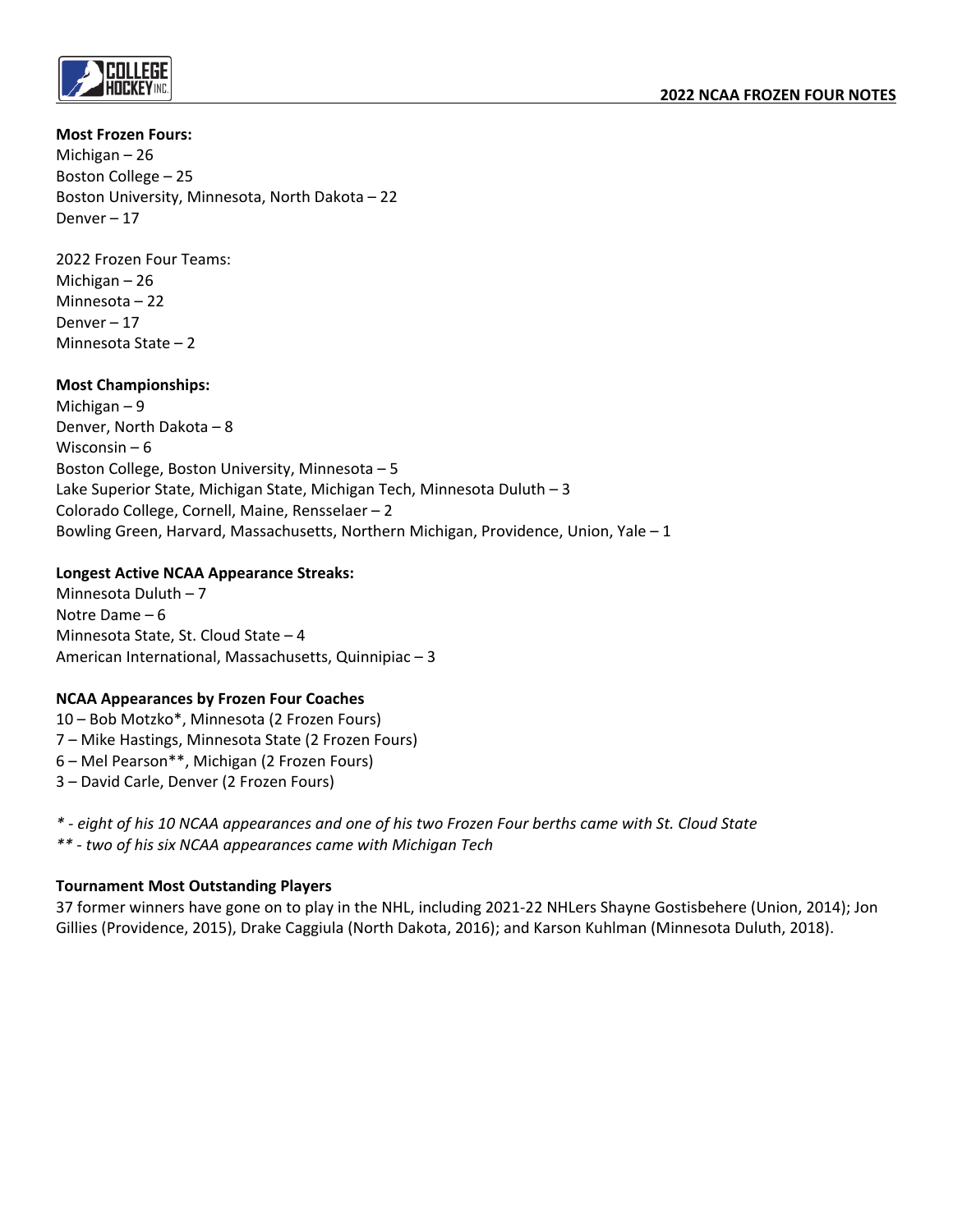

## **IN THE NHL**

**A record 333 former NCAA players have appeared in an NHL game this season** (*through games of April 4*) **Full list:** <https://collegehockeyinc.com/2021-22-alums-nhl.php>

**Most NCAA Alumni in the NHL, by Season**

**333 – 2021-22**  327 – 2018-19 314 – 2016-17 310 – 2017-18 305 – 2013-14

**48 schools have had an alum in the NHL this season Colleges producing the most NHLers, 2021-22:** Minnesota, North Dakota – 24 Boston College 22 Boston University, Michigan – 21

Frozen Four schools: Minnesota – 24 Michigan – 21 Denver – 12 Minnesota State – 4

## **NHL Teammates Whose Alma Maters Meet in the Semifinals:**

Colorado: Jack Johnson, Andrew Cogliano, J.T. Compher (Michigan) and Logan O'Connor (Denver) Montreal: Tyler Pitlick (Minnesota State) and Rem Pitlick (Minnesota) *– cousins* Ottawa: Dylan Gambrell (Denver) and Josh Norris (Michigan) Winnipeg: Paul Stastny (Denver) and Kyle Connor (Michigan)

## **FORMER NCAA PLAYERS IN THE NHL THIS YEAR**

## **By years in school (68% played at least three years)**

Four years – 97 Three years – 129 Two years – 73 One year – 34

## **By position:**

194 forwards 113 defensemen 26 goaltenders

#### **By NHL Draft status:**

114 were first- or second-round picks 134 were third- through ninth-round picks 85 were undrafted free agents

#### **By nationality:**

236 Americans 85 Canadians 12 Europeans